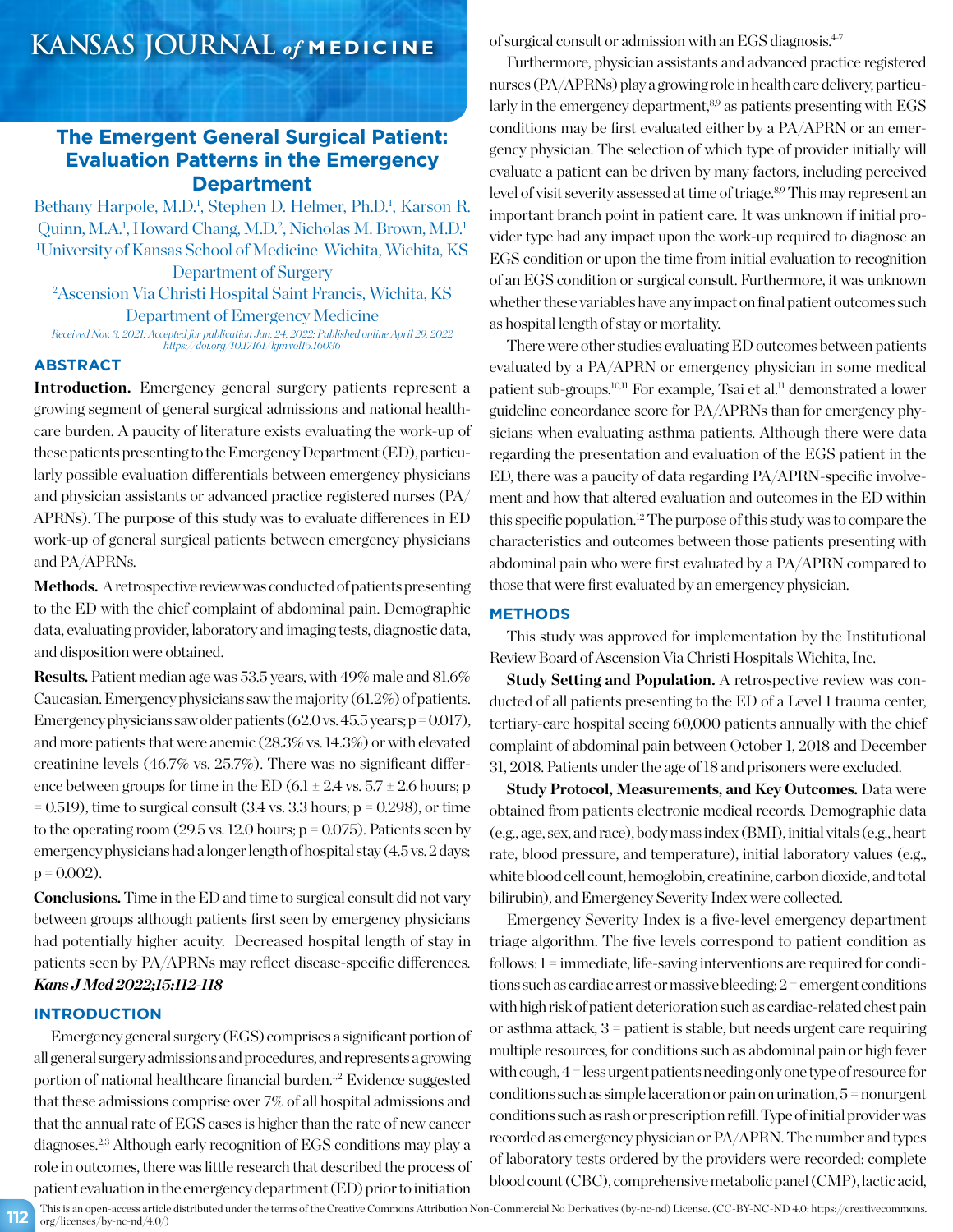nancy test, rapid fingerstick glucose, urine drug screen, B natriuretic peptide, and lipase). The number and type of radiographic studies also was recorded. The patient's disposition was obtained: discharge home, admission to the hospital under a surgical service, admission under a non-surgical service, or in ED death. The total length of time in the ED from admission to final disposition and the time from admission to surgical consult were obtained. Length of hospital stay also was collected. If the patient required general surgical operative intervention, the time from presentation to the ED to arrival to the operating room was ascertained. The ED provider's diagnosis at time of discharge from the ED was obtained from the ED provider's note and final diagnosis at time of surgical discharge was obtained from the surgeon's notes.

**Data Analysis.** The data were compiled, evaluated, and summarized by calculating means and standard deviations for continuous data and proportions for discrete data. Primary comparisons were conducted comparing patients first evaluated by an emergency physician and those first evaluated by a PA/APRN. An independent samples t-test was used to compare continuous data when normally distributed. Variables that were not distributed normally were reported with medians and interquartile ranges, then compared using the Mann-Whitney U-Test. Chi-square analysis was used for comparison of categorical data. All analyses were run as two-tailed tests and results of analyses were considered significant if the resultant p value was less than or equal to 0.05. Analyses were performed using SPSS 19.0 (2010. IBM Corp, Armonk, NY).

### **RESULTS**

Of the patients presenting to the ED during the study period, 654 presented with a chief complaint of abdominal pain. One hundred thirteen of these patients presenting with abdominal pain (17.3%) required a consult from a general surgeon, either as a documented over the phone consultation between the ED provider and the surgeon or as an in-person evaluation. Four patients were excluded because they were below the age of 18 or prisoners and eleven patients were excluded due to incomplete documentation, leaving 98 patients as the focus of this investigation.

Table 1 lists the demographic, physical characteristics, laboratory values, and final diagnoses in the groups seen by either an emergency physician or a PA/APRN. The majority (61.2%) of patients initially were evaluated by an emergency physician and self-identified as white (81.6%) with one person declining to answer. The median age of these patients was 53.5 years. The majority (63.3%) were obese/overweight. Overall, there was not a significant difference in sex, race, or vitals between the two groups; however, patients first seen by an emergency physician were older  $(62.0 \text{ vs. } 45.5 \text{ years of age}; p = 0.017)$ , more often had elevated creatinine levels  $(46.7\% \text{ vs. } 25.7\%; \text{ p} = 0.043)$ , and were more often anemic  $(28.3\% \text{ vs. } 14.3\%; p = 0.008)$ . There was no statistically significant difference ( $p = 0.073$ ) in blood pressure between the two groups; however, all the hypotensive patients in this study were seen by emergency physicians (five patients). While the median emergency severity index score was 3 for both groups, the distribution of scores indicated that patients with scores indicitive of more critical issues were seen more often by an emergency physician. Emergency physicians saw

and a category of 'other laboratory tests' (which included urine preg-**KANSAS JOURNAL** of **MEDICINE EMERGENT SURGICAL PATIENT EVALUATION** *continued.*

> more patients with a score of 1 or 2 (21.6% of patients) compared to those seen by a PA/APRN  $(5.3\%$  of patients;  $p = 0.014$ ).

> There was a high rate of use of laboratory evaluation (98%; Table 2). There was a trend for increased ordering of CBCs by emergency physicians (100% vs. 94.7%;  $p = 0.073$ ). Emergency physicians were found to order both lactic acid  $(33.3\% \text{ vs. } 13.2\%; p = 0.026)$  and comprehensive metabolic panels (CMPs;  $100\%$  vs.  $92.1\%$ ;  $p = 0.027$ ) more often than PA/APRNs. There was also a high rate of radiographic evaluation, although there was not a significant difference between total number of studies ordered by either group. Emergency physicians ordered significantly more computed tomography (CT) scans than PA/APRNs (88.3% vs.  $68.4\%$ ; p = 0.015), while PA/APRNs ordered a higher percentage of CT scans with intravenous contrast  $(88.5\% \text{ vs. } 60.4\%; \text{p} = 0.011)$ .

> Table 3 demonstrates the difference in outcomes between the two groups. There was no significant difference in disposition from the ED, hours in the ED (6.1 vs. 5.7 hours;  $p = 0.519$ ), or hours to in-ED surgical consult  $(3.4 \text{ vs. } 3.3 \text{ hours}; \text{p} = 0.298)$  between those first seen by emergency physicians or PA/APRNs, respectively. There was also no significant difference between time to consult  $(12.4 \text{ vs. } 55.7 \text{ hours}; \text{p} =$ 0.237) for patients who were admitted to a non-surgical service and subsequently required a general surgery consult. While there was no significant difference between initial provider and proportion going to the operating room, there was a trend for longer time to the operating room for those patients first seen by an emergency physician (29.5 vs. 12.0 hours;  $p = 0.075$ ). This difference was not seen when evaluating time to surgical consult either for patients who received in-ED surgical consult or for those admitted to a non-surgical service who subsequently received a post-ED surgical consult (99.8 vs. 39.5 hours;  $p = 0.245$ ). There was general concordance between ED provider diagnosis and final surgical diagnosis, with 81.7% of those seen by an emergency physician in concordance compared to 73.7% of those seen by a PA/APRN  $(p = 0.348)$ . Hospital length of stay was significantly longer for those patients first seen by an emergency physician compared to those first seen by a PA/APRN (four days vs. one day;  $p = 0.001$ ). This included those who were discharged from the ED, which was 10.0% of patients seen by a emergency physician and 23.7% of patients seen by a PA/ APRN; although this did not reach statistical significance, it showed a trend toward significance ( $p = 0.067$ ). This difference in hospital length of stay remained higher for patients first seen by an emergency physician for those patients that were admitted to the hospital, excluding those discharged home from the ED  $(4.5 \text{ vs. } 2.0 \text{ days}; p = 0.002)$ .

Finally, there was a difference in the number and type of diagnoses seen in each group (Table 4). PA/APRNs did not see any patients with perforated viscera or organ space infections, whereas perforated viscus was one of the more frequent diagnoses seen by emergency physicians (nine patients). Emergency physicians also treated all the patients with superficial or deep infections (four patients). Overall, emergency physicians also saw more patients with hernias (seven vs. two patients) while PA/APRNs saw more patients diagnosed with bowel obstructions (12 vs. 9 patients). **113**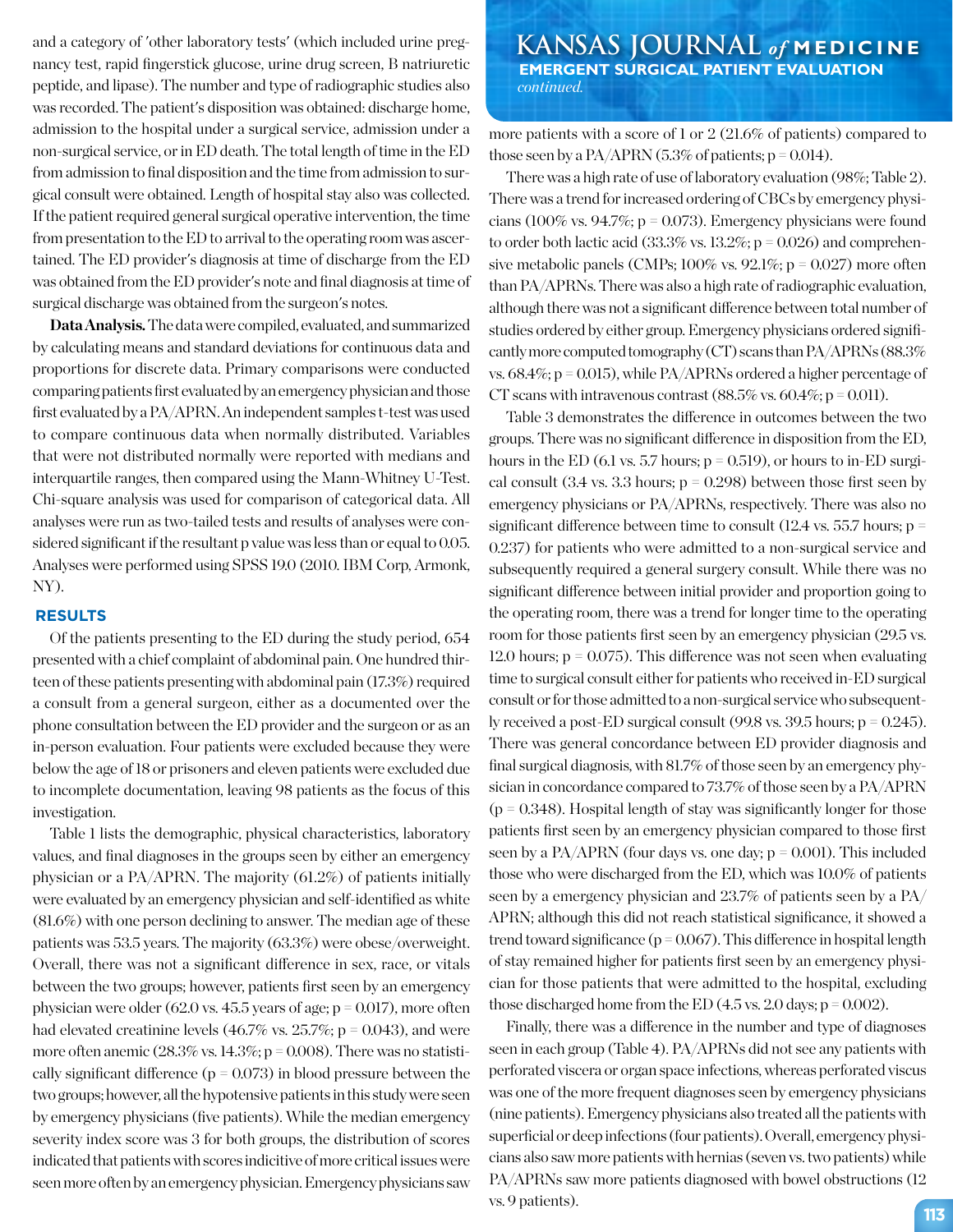# **KANSAS JOURNAL** *of* **MEDICINE**

 **EMERGENT SURGICAL PATIENT EVALUATION**

 *continued.*

**Table 1. Comparison of patient demographics, initial vitals, and initial laboratory values between patients first evaluated by an emergency physician versus those first evaluated by a physician assistant (PA) or advanced practice registered nurse (APRN).** 

| Variable                                                      | <b>All Patients</b> | <b>Study Group</b>  |                            |               |
|---------------------------------------------------------------|---------------------|---------------------|----------------------------|---------------|
|                                                               |                     | PA/APRN             | <b>Emergency Physician</b> | p Value       |
| Number of patients                                            | 98 (100%)           | 38 (39.8%)          | 60 (61.2%)                 | $\frac{1}{2}$ |
| Age (years)                                                   | $53.5(40.0 - 66.0)$ | $45.5(40.0 - 58.3)$ | $62.0(40.3 - 72.0)$        | 0.017         |
| Gender <sup>+</sup>                                           |                     |                     |                            | 0.800         |
| Male                                                          | 48 (49.0%)          | 18 (47.4%)          | $30(50.0\%)$               |               |
| Female                                                        | $50(51.0\%)$        | 20(52.6%)           | $30(50.0\%)$               |               |
| White race                                                    | 80 (81.6%)          | $31(81.6\%)$        | 49 (83.1%)                 | 0.852         |
| Body mass index (BMI) $\frac{\text{kg}}{m^2}$ <sup>*</sup>    |                     |                     |                            | 0.260         |
| Underweight (BMI < 18.5)                                      | 2(2.5%)             | 1(3.7%)             | $1(1.9\%)$                 |               |
| Normal weight (BMI 18.5 - 24.9)                               | 27 (34.2%)          | 6(22.2%)            | $21(40.4\%)$               |               |
| Overweight or obese (BMI > 24.9)                              | 50(63.3%)           | 20(74.1%)           | 30(57.7%)                  |               |
| Heart rate (HR)                                               |                     |                     |                            | 0.733         |
| Bradycardia (HR < 60)                                         | $4(4.1\%)$          | $1(2.6\%)$          | $3(5.0\%)$                 |               |
| Normal HR $(HR 60 - 90)$                                      | 54 (55.1%)          | 20 (52.6%)          | 34 (56.7%)                 |               |
| Tachycardia (HR > 90)                                         | 40 (40.8%)          | 17(44.7%)           | 23 (38.3%)                 |               |
| Temperature (°C)                                              |                     |                     |                            | 0.959         |
| Hypothermic (< 35.8)                                          | $3(3.1\%)$          | $1(2.6\%)$          | $2(3.4\%)$                 |               |
| Normothermic (35.8 - 37.3)                                    | 87 (89.7%)          | 34 (89.5%)          | 53 (89.8%)                 |               |
| Hyperthermic (> 37.3)                                         | 7(7.2%)             | $3(7.9\%)$          | $4(6.8\%)$                 |               |
| Systolic blood pressure (SBP) (mmHg)                          |                     |                     |                            | 0.073         |
| Hypotensive (SBP < 90)                                        | $5(5.1\%)$          | $0(0.0\%)$          | 5(8.3%)                    |               |
| Normotensive (SBP 90 - 140)                                   | 59 (60.2%)          | 21(55.3%)           | 38 (63.3%)                 |               |
| Hypertensive (SBP > 140)                                      | 34 (34.7%)          | 17(44.7%)           | 17(28.3%)                  |               |
| White Blood Cell Count (WBC) (cells x 10 <sup>3</sup> /<br>uL |                     |                     |                            | 0.643         |
| Lymphopenia (<4.8)                                            | 5(5.3%)             | $1(2.9\%)$          | $4(6.8\%)$                 |               |
| Normal WBC (4.8 - 10.8)                                       | 42 (44.7%)          | 15 (42.9%)          | 27 (45.8%)                 |               |
| Leukocytosis (>10.8)                                          | $47(50.0\%)$        | 19 (54.3%)          | 28 (47.5%)                 |               |
| Creatinine (mg/dL)                                            |                     |                     |                            | 0.043         |
| Normal Creatinine (<1.03)                                     | 58 (61.1%)          | 26(74.3%)           | 32(53.3%)                  |               |
| Elevated Creatinine $(\geq 1.03)$                             | 37 (38.9%)          | 9(25.7%)            | 28 (46.7%)                 |               |
| Carbon dioxide (mEq/L)                                        |                     |                     |                            | 0.108         |
| Hypocarbia (< 22)                                             | 23 (24.2%)          | 5(14.3%)            | 18 (30.0%)                 |               |
| Normal (22 - 32)                                              | 71 (74.7%)          | 29 (82.9%)          | 42 (70.0%)                 |               |
| Hypercarbia (> 32)                                            | $1(1.1\%)$          | $1(2.9\%)$          | $0(0.0\%)$                 |               |
| Hemoglobin (gm/dL)                                            |                     |                     |                            | 0.008         |
| Anemia (<12)                                                  | 22 (23.2%)          | 5(14.3%)            | 17(28.3%)                  |               |
| Normal (12 - 16)                                              | 61(64.2%)           | $21(60.0\%)$        | 40 (66.7%)                 |               |
| Elevated hemoglobin $($ >16)                                  | $12(12.6\%)$        | 9(25.7%)            | $3(5.0\%)$                 |               |
| Bilirubin (mg/dL)                                             |                     |                     |                            | 0.164         |
| Normal bilirubin $($ $1.2$ )                                  | 71 (74.7%)          | 29 (82.9%)          | 42 (70.0%)                 |               |
| Hyperbilirubinemia (> 1.2)                                    | 24 (25.3%)          | 6(17.1%)            | 18 (30.0%)                 |               |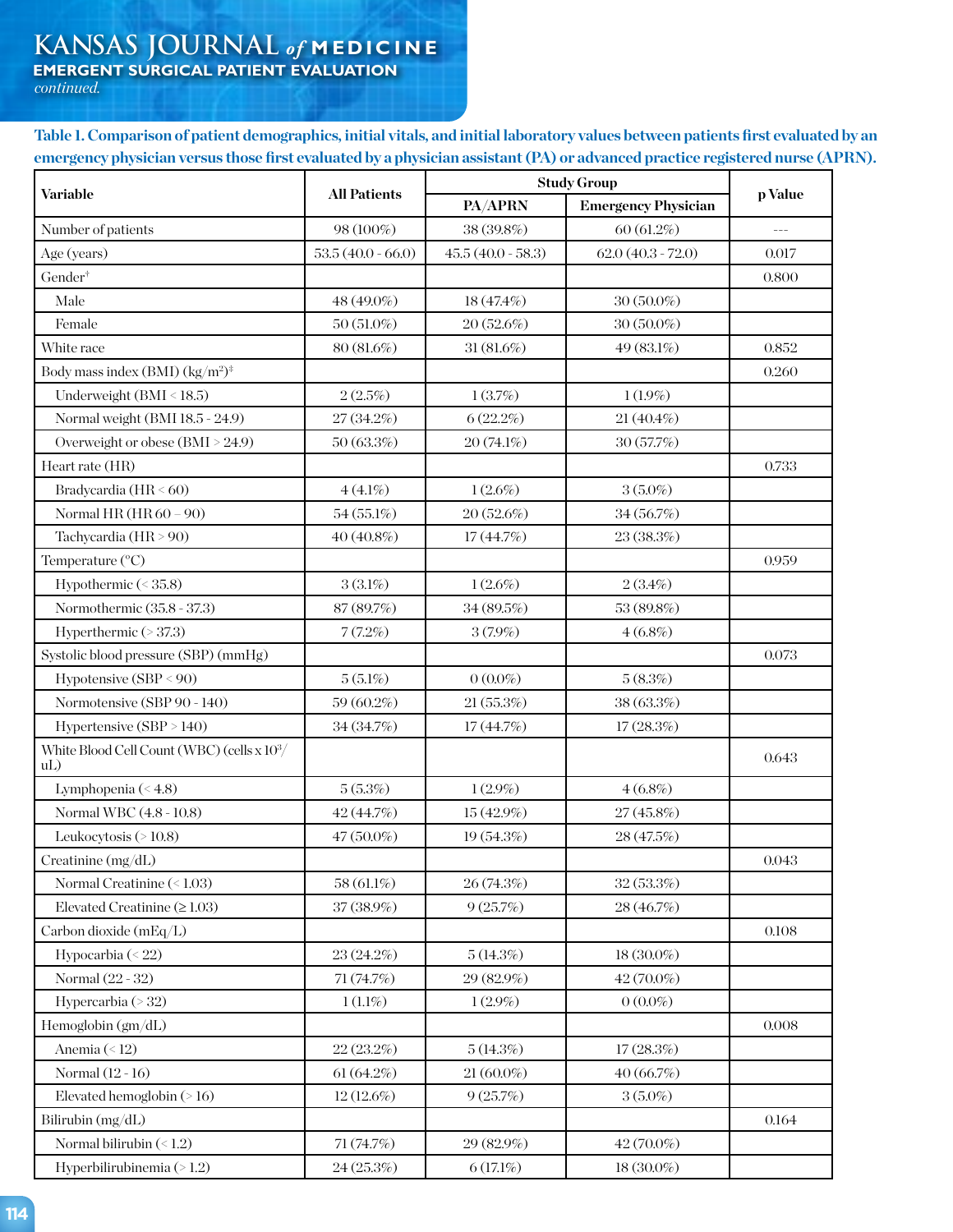**Table 1. Comparison of patient demographics, initial vitals, and initial laboratory values between patients first evaluated by an emergency physician versus those first evaluated by a physician assistant (PA) or advanced practice registered nurse (APRN).** *cont.*

| Variable                          | <b>All Patients</b> | <b>Study Group</b> |                            |         |  |
|-----------------------------------|---------------------|--------------------|----------------------------|---------|--|
|                                   |                     | PA/APRN            | <b>Emergency Physician</b> | p Value |  |
| ED Emergency Severity Index Score | $3(3-3)$            | $3(3-3)$           | $3(3-3)$                   | 0.014   |  |
|                                   | $5(5.1\%)$          | $0(0.0\%)$         | 5(8.3%)                    |         |  |
| $\Omega$                          | $10(10.2\%)$        | 2(5.3%)            | $8(13.3\%)$                |         |  |
| 3                                 | 82 (83.7%)          | $35(92.1\%)$       | 47(78.3%)                  |         |  |
|                                   | $1(1.0\%)$          | $1(2.6\%)$         | $0(0.0\%)$                 |         |  |

\*\*Presented as n (%) or median (interquartile range).

†One patient did not have a race listed.

‡Nineteen patients did not have a height or weight listed.

# **Table 2. Comparison of laboratory test and imaging ordering patterns between patients first evaluated by an emergency physician versus those first evaluated by a physician assistant (PA) or advanced practice registered nurse (APRN).\***

| <b>Variable</b>                                          | <b>All Patients</b> | <b>Study Group</b> |                            |                      |  |
|----------------------------------------------------------|---------------------|--------------------|----------------------------|----------------------|--|
|                                                          |                     | PA/APRN            | <b>Emergency Physician</b> | p Value              |  |
| Number of patients                                       | $98(100.0\%)$       | 38 (38.8%)         | 60(61.2%)                  | $- - -$              |  |
| Complete blood count                                     | $96(98.0\%)$        | 36 (94.7%)         | $60(100\%)$                | 0.073                |  |
| $\text{CMPs}$                                            | $95(96.9\%)$        | 35 (92.1%)         | $60(100\%)$                | 0.027                |  |
| Lactic acid                                              | 25(25.5%)           | 5(13.2%)           | 20(33.3%)                  | 0.026                |  |
| Total labs                                               | $4(4-5)$            | $4(4-5)$           | $5(4-6)$                   | 0.122                |  |
| Ultrasound                                               | 20(20.4%)           | 10(26.3%)          | 10(16.7%)                  | 0.248                |  |
| ${\cal C}{\cal T}$                                       | 79 (80.6%)          | 26 (68.4%)         | 53 (88.3%)                 | 0.015                |  |
| CT with contrast                                         | 55 (69.6%)          | 23 (88.5%)         | $32(60.4\%)$               | 0.011                |  |
| CT and Ultrasound                                        | $10(10.2\%)$        | 5(13.2%)           | 5(8.3%)                    | 0.442                |  |
| Number of in-ED imaging studies ordered by ED provider   | $1(1-1)$            | $1(1-1)$           | $1(1-2)$                   | $\sim$ $\sim$ $\sim$ |  |
| $\Omega$                                                 | $12(12.2\%)$        | $8(21.1\%)$        | 4(6.7%)                    | 0.062                |  |
|                                                          | 64(65.3%)           | 24 (63.2%)         | 40(66.7%)                  |                      |  |
| 2                                                        | 17(17.3%)           | $3(7.9\%)$         | 14(23.3%)                  |                      |  |
| 3                                                        | $4(4.1\%)$          | 2(5.3%)            | 2(3.3%)                    |                      |  |
| 4                                                        | $1(1.0\%)$          | $1(2.6\%)$         | $0(0.0\%)$                 |                      |  |
| Total number of in-ED studies ordered by non-ED provider | $0(1-1)$            | $0(0-0)$           | $0(0-0)$                   | 0.560                |  |
| $\theta$                                                 | 92 (93.9%)          | 35 (92.1%)         | 57 (95.0%)                 |                      |  |
|                                                          | $6(6.1\%)$          | $3(7.9\%)$         | $3(5.0\%)$                 |                      |  |

\*Presented as  $n$  (%) or median (IQR).

 $CT =$  computed tomography;  $ED =$  emergency department;  $CMP =$  complete metabolic panel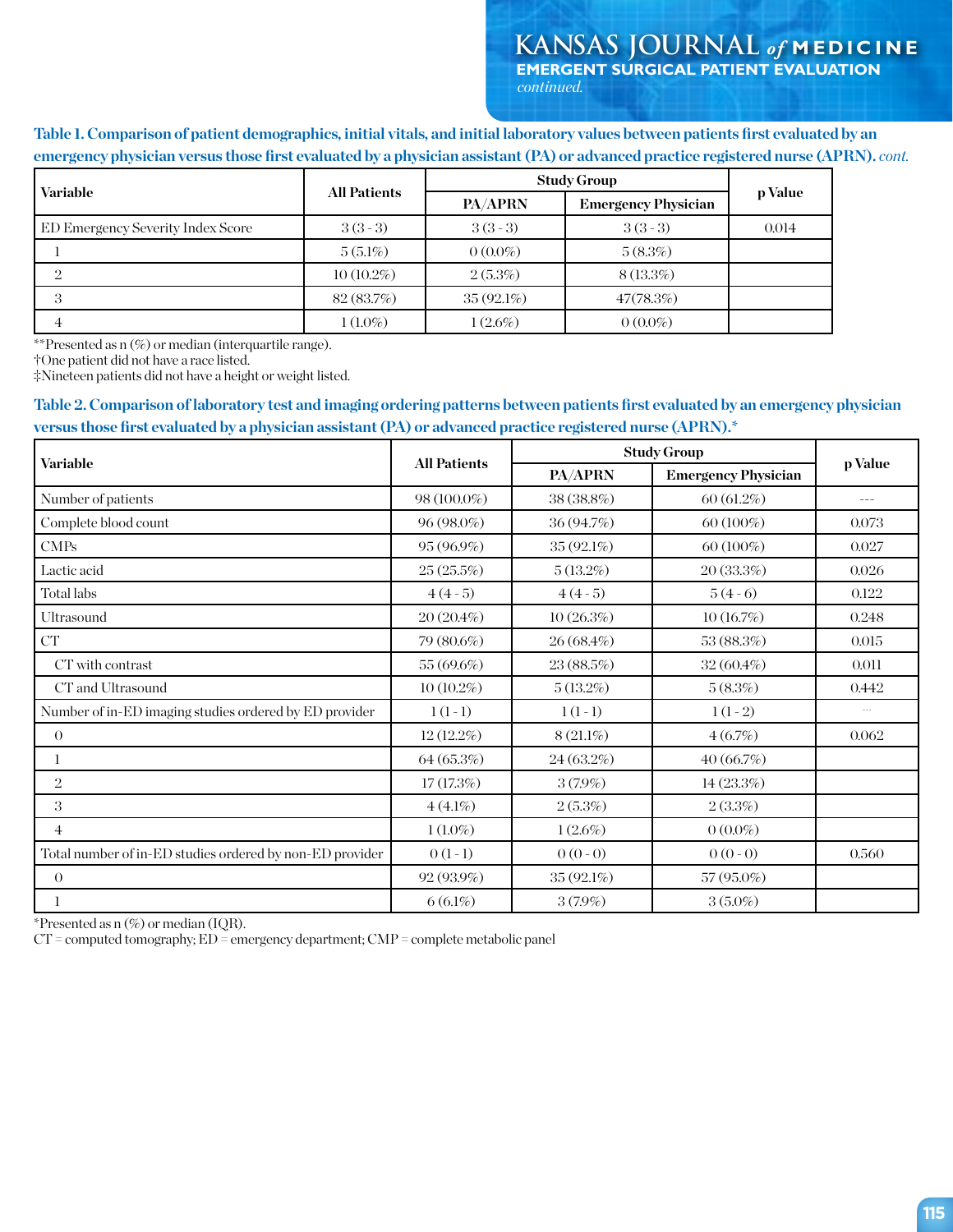# **KANSAS JOURNAL** *of* **MEDICINE**

**EMERGENT SURGICAL PATIENT EVALUATION**

*continued.*

**Table 3. Comparison of hospital outcomes and diagnostic concordance between patients first evaluated by an emergency physician versus those first evaluated by a physician assistant (PA) or advanced practice registered nurse (APRN).\***

|                                                               | <b>All Patients</b> |                     | <b>Study Group</b> |                     |                            |                      | р             |
|---------------------------------------------------------------|---------------------|---------------------|--------------------|---------------------|----------------------------|----------------------|---------------|
| Variable                                                      |                     |                     | <b>PA/APRN</b>     |                     | <b>Emergency Physician</b> |                      | <b>Value</b>  |
| Number of patients                                            | 98                  | $100\%$             | 38                 | 38.8%               | 60                         | 61.2%                | $\frac{1}{2}$ |
| Disposition from ED                                           |                     |                     |                    |                     |                            |                      | 0.170         |
| Discharged home                                               | 98                  | 14(14.3%)           | 38                 | $8(21.1\%)$         | 60                         | $6(10.0\%)$          |               |
| Admitted to surgery                                           | 98                  | 58 (59.2%)          | 38                 | 23(60.5%)           | 60                         | 35(58.3%)            |               |
| Admitted to other service                                     | 98                  | 26(26.5%)           | 38                 | $7(18.4\%)$         | 60                         | 19(31.7%)            |               |
| Death in ED                                                   | 98                  | $0(0.0\%)$          | 38                 | $0(0.0\%)$          | 60                         | $0(0.0\%)$           |               |
| Time in ED (hours)                                            | 98                  | $5.9 \pm 2.5$       | 38                 | $5.7 \pm 2.6$       | 60                         | $6.1 \pm 2.4$        | 0.519         |
| Time to surgical consult (hours)                              | 97                  | $3.3(2.5 - 4.6)$    | 37                 | $3.3(1.9 - 4.4)$    | 60                         | $3.4(2.5-5.3)$       | 0.298         |
| Time to surgical consult (hours) for in-ED consults           | 86                  | $3.3(2.3 - 4.2)$    | 35                 | $3.3(1.9-4.1)$      | 51                         | $3.2(2.4 - 4.3)$     | 0.571         |
| Time to surgical consult (hours) for post-ED consults         | $_{11}$             | $12.4(6.5 - 22.5)$  | $\overline{2}$     | $55.7(12.4-99.0)$   | 9                          | $12.4(6.3-20.3)$     | 0.237         |
| Operative intervention                                        | 97                  | 47(48.5%)           | 38                 | 15(39.5%)           | 59                         | 32(54.2%)            | 0.156         |
| Time to OR (hours)                                            | 47                  | $24.4(10.2 - 85.5)$ | 15                 | $12.0 (8.0 - 79.1)$ | 32                         | $29.5(11.2 - 113.1)$ | 0.075         |
| Time to OR (hours) for in-ED consults                         | 40                  | $18.7(10.2 - 76.6)$ | 13                 | $12.0(8.4-56.6)$    | 27                         | $23.4(10.2 - 113.1)$ | 0.220         |
| Time to OR (hours) for post-ED consults                       | 7                   | 79.1 (24.7 - 113.1) | $\overline{2}$     | $39.5(0 - 79.1)$    | 5                          | $99.8(50.4 - 127.7)$ | 0.245         |
| Hospital LOS (days)                                           | 96                  | $2.0(1.0 - 5.8)$    | 38                 | $1(0.8 - 2.5)$      | 58                         | $4(1.0-8.3)$         | 0.001         |
| Hospital LOS (days) for those not discharged home from the ED | 84                  | $3.0(1.0 - 6.8)$    | 30                 | $2.0(1.0 - 4.3)$    | 54                         | $4.5(2.0-9.0)$       | 0.002         |
| Diagnostic concordance                                        | 98                  | 77 (78.6%)          | 38                 | 28 (73.7%)          | 60                         | 49 (81.7%)           | 0.348         |

\*Presented as  $n$  (%), median (IQR), or mean  $\pm$  standard deviation.

 $ED =$  emergency department;  $OR =$  operative intervention;  $LOS =$  length of stay

# **Table 4. Concordance of ED and hospital discharge diagnosis between patients first evaluated by an emergency physician versus those first evaluated by a physician assistant (PA) or advanced practice registered nurse (APRN).\***

|                                 |                        | <b>Study Group</b> |                            |  |  |
|---------------------------------|------------------------|--------------------|----------------------------|--|--|
| <b>Diagnosis</b>                | Number at ED Discharge | PA/APRN            | <b>Emergency Physician</b> |  |  |
| Number of patients              | 98 (100%)              | 38 (38.8%)         | 60(61.2%)                  |  |  |
| <b>Bowel Obstruction</b>        | $21(21.4\%)$           | $12(31.6\%)$       | $9(15.0\%)$                |  |  |
| Concordant with final diagnosis | $16(76.2\%)$           | 8(66.7%)           | $8(88.9\%)$                |  |  |
| Appendicitis                    | $11(11.2\%)$           | 5(13.2%)           | $6(10.0\%)$                |  |  |
| Concordant with final diagnosis | $9(81.8\%)$            | $4(80\%)$          | 5(83.3%)                   |  |  |
| Benign Biliary                  | $9(9.2\%)$             | $3(7.9\%)$         | $6(10.0\%)$                |  |  |
| Concordant with final diagnosis | $8(88.9\%)$            | $3(100\%)$         | 5(83.3%)                   |  |  |
| Hernia                          | $9(9.2\%)$             | 2(5.3%)            | 7(11.7%)                   |  |  |
| Concordant with final diagnosis | 7(77.8%)               | $2(100\%)$         | 5(71.4%)                   |  |  |
| Perforated Viscus               | $9(9.2\%)$             | $0(0.0\%)$         | $9(15.0\%)$                |  |  |
| Concordant with final diagnosis | $8(88.9\%)$            | $\sim$             | $8(88.9\%)$                |  |  |
| Cholecystitis                   | 7(7.1%)                | 4(10.5%)           | $3(5.0\%)$                 |  |  |
| Concordant with final diagnosis | 6(85.7%)               | $3(75.0\%)$        | $3(100\%)$                 |  |  |
| Benign Bowel Complaint          | $5(5.1\%)$             | 2(5.3%)            | $3(5.0\%)$                 |  |  |
| Concordant with final diagnosis | $2(40.0\%)$            | $1(50.0\%)$        | $1(33.3\%)$                |  |  |
| Post-Operative Problem          | $5(5.1\%)$             | 2(5.3%)            | $3(5.0\%)$                 |  |  |
| Concordant with final diagnosis | $5(100\%)$             | $2(100\%)$         | $3(100\%)$                 |  |  |
| Skin or Organ Space Infection   | $4(4.1\%)$             | $0(0.0\%)$         | 4(6.7%)                    |  |  |
| Concordant with final diagnosis | $4(100\%)$             |                    | $4(100\%)$                 |  |  |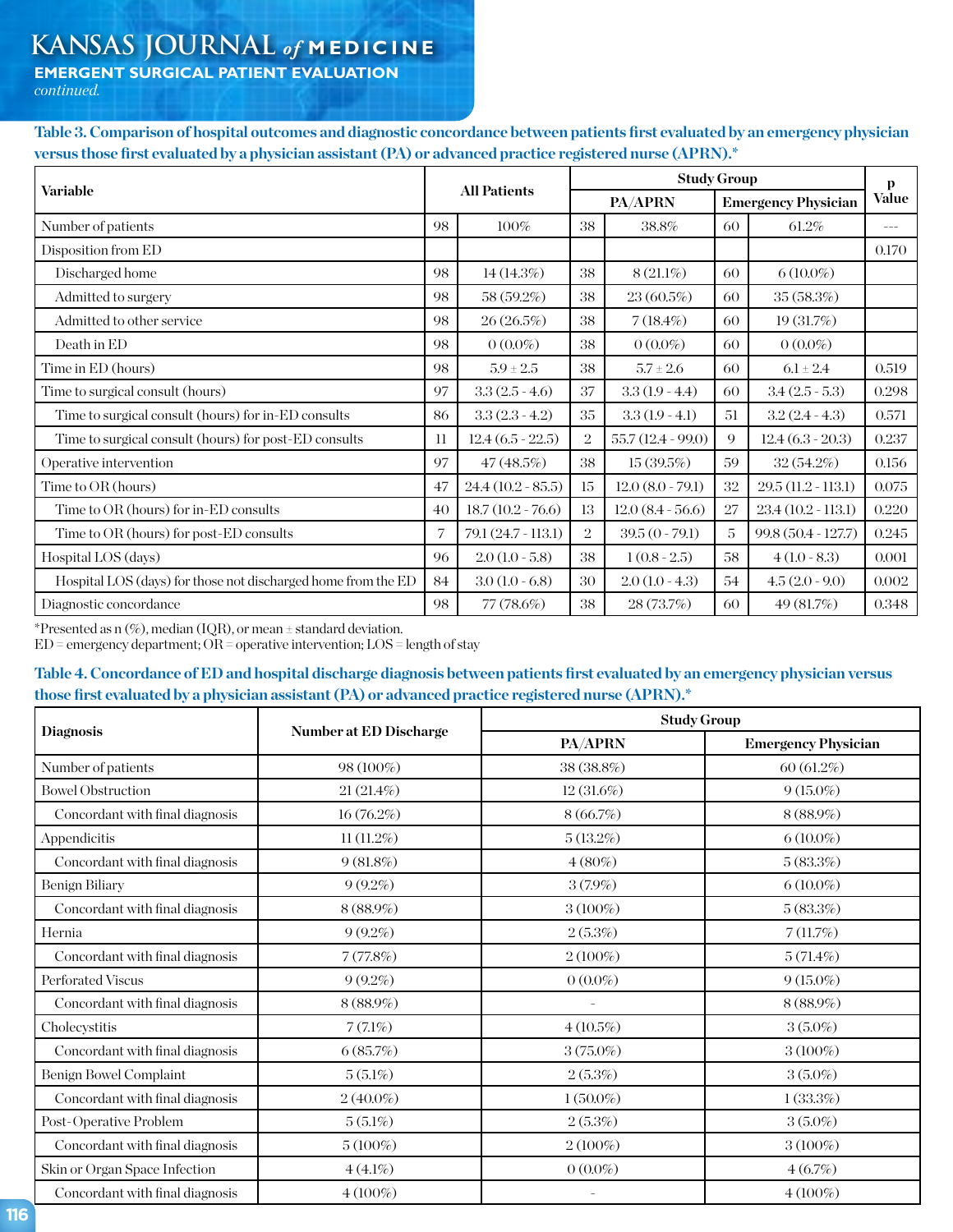| <b>Diagnosis</b>                | <b>Number at ED Discharge</b> | <b>Study Group</b> |                            |  |  |
|---------------------------------|-------------------------------|--------------------|----------------------------|--|--|
|                                 |                               | <b>PA/APRN</b>     | <b>Emergency Physician</b> |  |  |
| Pancreatitis                    | $3(3.1\%)$                    | 2(5.3%)            | $1(1.7\%)$                 |  |  |
| Concordant with final diagnosis | $3(100\%)$                    | $2(100\%)$         | $(100\%)$                  |  |  |
| Other                           | 15(15.3%)                     | $6(15.8\%)$        | $9(15.0\%)$                |  |  |
| Concordant with final diagnosis | $9(60.0\%)$                   | $3(50.0\%)$        | 6(66.7%)                   |  |  |

**Table 4. Concordance of ED and hospital discharge diagnosis between patients first evaluated by an emergency physician versus those first evaluated by a physician assistant (PA) or advanced practice registered nurse (APRN).\*** *cont.*

\*Presented as n (%).

## **DISCUSSION**

This study demonstrated that the majority of patients presenting to this ED with abdominal pain who receive a surgical consult will be admitted to the hospital (85.7%), although most will not require operative intervention. The rate of operative intervention (48.5%) was somewhat higher than the rate of 28.8% found by Gale et al.<sup>1</sup> in their analysis of the Nationwide Inpatient Sample. Our patient population had a comparable average age (53.5 years) to their national data (58 years), and the most common diagnoses of bowel obstruction, appendicitis, hernia, perforated viscus, and benign biliary complaint in our study were compatible with the most common procedures performed nationally (cholecystectomy, appendectomy, laparotomy, partial small bowel resection, partial colectomy, and operative management of peptic ulcer disease).13 Our higher operative rate may be accounted for by the data of the study, as Gale et al.<sup>1</sup> found an increase in operations by 32.3% from 2001 to 2010; furthermore, our study population was restricted to patients with abdominal pain, whereas their study population was derived from the National Inpatient Sample.

This study demonstrated widespread use of laboratory and radiographic evaluation of patients prior to and in conjunction with surgical consult among emergency physicians and PA/APRNs. There was a statistically significant difference in the rate of CT usage between emergency physicians and PA/APRNs, with emergency physicians having a higher use of CT scans and CT scans without contrast. This finding differed compared to other studies that have demonstrated modest increase in resources by PA/APRNs compared to emergency physicians.<sup>14,15</sup> For example, Aledheim et al.<sup>15</sup> demonstrated 4.5 more radiographs and 1.7 more CTs ordered by PA/APRNs than emergency physicians; however, this was adjusted for patient acuity, annual volume, and attending hours. The older population had a higher proportion of patients with elevated creatinine, which could be a marker of renal failure, as well as the higher rate of perforated viscus as an underlying diagnosis seen by emergency physicians in our study and may account for the higher use of CT scans and particularly CT scans without contrast by emergency physicians. When looking at the rate of obtaining both an ultrasound and a CT, PA/APRNs had a higher percentage of ordering both (13.2%) than emergency physicians (8.2%), although this was not statistically significant ( $p = 0.442$ ). PA/APRNs also tended to order more in-ED imaging studies with higher percentages ordering more than two in-ED imaging studies than emergency physicians (7.8%

vs. 3.3%), although this was not statistically significant ( $p = 0.062$ ).

While there was no statistically significant difference in the number of radiographic studies ordered per patient in the ED between the two groups, the institution may have a high rate of CT usage (80.6%). In comparison, a study by Ijaz et al.16 demonstrated a rate of CT usage in 55% of patients with abdominal pain and a review of CT usage by Larson et al.<sup>17</sup> demonstrated a rate of 12.8% in 2007. However, our population consisted of patients with abdominal pain who went on to receive a surgical consult, which likely affected the use of CT ordering in the patient population.

There was no difference between the two groups in terms of disposition from the ED, time in the ED, or time to surgical consult. While this study did not evaluate the odds ratio (OR) of surgical consultation in the ED population, Ulloa et al.<sup>18</sup> reported a lower rate of general surgical consultation from physicians compared to PA/APRNs in the outpatient setting (adjusted OR 0.66). Our total rate of surgical consultation request for patients presenting with abdominal pain as a chief complaint was 17.3% (113/654 patients). The evaluation of time to surgical consult specifically in the ED between physicians and PA/APRNs represented a novel area of inquiry in the literature.

Similarly, there was a paucity of data regarding diagnosis from the ED and final surgical diagnosis. This study overall demonstrated a concordance between diagnosis in the ED and final diagnosis (78.6%). This can assure the surgical consultant being called by ED colleagues that the need for surgical evaluation is legitimate. While just under one-half of this study population (48.5%) required operative intervention, this was reflective of underlying diagnoses in this population. Of those that required operative intervention, the variability of time to the operating room was also likely reflective of underlying diagnoses as well as systemic factors. For example, Davis et al.<sup>19</sup> saw a decrease in time from 48.4 to 16.6 hours from radiographic diagnosis to the operating room with the development of a specific emergency general surgery service, and Smith et al.20 showed an increased likelihood of mortality in those receiving an urgent surgery after a weekend admission compared to a weekday (OR 1.27; CI 1.08 - 1.49). Delaying operative intervention for those needing emergency surgery has been associated with a higher mortality rate, as McIsaac et al.<sup>21</sup> demonstrated with an OR of 1.59 (CI  $1.30 - 1.93$ ) in a 2017 study, and as Nawijn et al.<sup>22</sup> demonstrated with improved survival for those with operative intervention in under 12 hours from presentation with an OR of 0.41 (CI 0.27 - 0.61). Out of